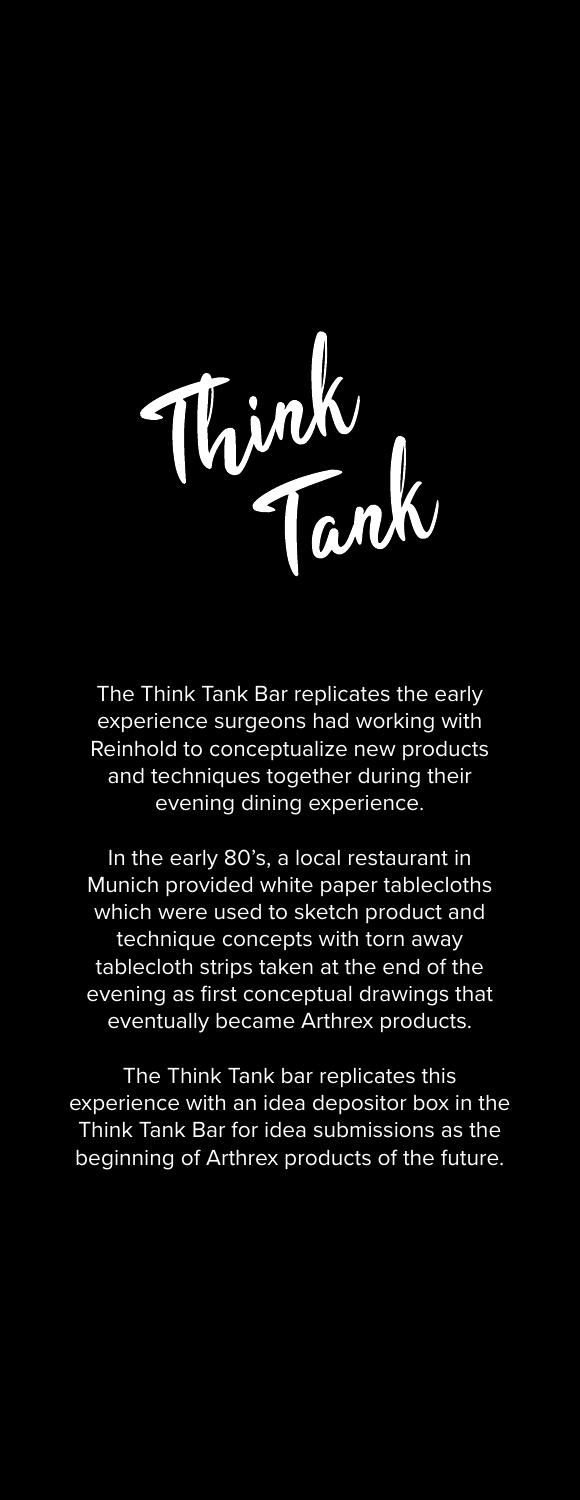| $-$ <code>BEER</code> $-$                                     |    |
|---------------------------------------------------------------|----|
| <b>Paulaner Original Munich Lager</b><br>Munich $\mid$ 4.9%   | 8  |
| <b>Paulaner Munich Hefe-Weizen</b><br>Munich $\vert$ 5.5%     | 8  |
| <b>Paulaner Munich Lager "Schnitt"</b><br>Munich $\vert$ 4.9% | 5  |
| <b>Warsteiner Pilsner</b><br>Munich $ 4.8%$                   | 8  |
| <b>Stella Artois Pilsner</b><br>Belgium   4.8%                | 8  |
| <b>Hoegaarden Original White</b><br>Belgium   4.9%            | 8  |
| <b>Hazify IPA</b><br>Fort Myers   6.5%                        | 8  |
| <b>Guinness</b><br>Dublin   $4.2%$                            | 7  |
| Cigar City Jai Alai IPA<br>Tampa   7.9%                       | 8  |
| <b>BOTTLE</b>                                                 |    |
| Stella Artois Cidre<br>Cider   Belgium   4.5%                 | 6  |
| <b>Chimay Grand Reserve</b><br>Trappist   Belgium   9%        | 14 |
| Clausthaler<br>Non-Alcoholic   Germany   0.05%                | 7  |

# $-C$  O C K T A I L S  $-$

KNOTLESS MULE 12 Wheatley Vodka, Owen's Ginger Beer, Lime

CORKSCREW FIZZ 12 Absolut Citron Vodka, Orgeat, Meyer Lemon, Mint

#### BOURBON BRAMBLE 15

Woodford Reserve, Giffard Crème de Mûre, Lemon Juice, Simple Syrup

#### SUTURE THYME 12

Hendrick's Gin, Simple Syrup, Meyer Lemon, Cucumber, Soda Water

### ESPRESSO MARTINI 14

Kahlua Coffee Liqueur, Teremana Blanco Tequila, Giffard Liqueur Vanille de Madagascar, Candied Espresso Beans

## SMOKED OLD FASHIONED 15

Templeton Rye, Luxardo Cherry, Bitters, Orange

### ANKLE BREAKERS MARGARITA 14

Milagro Blanco, Ancho Reyes, Jalapeño, Lime, Agave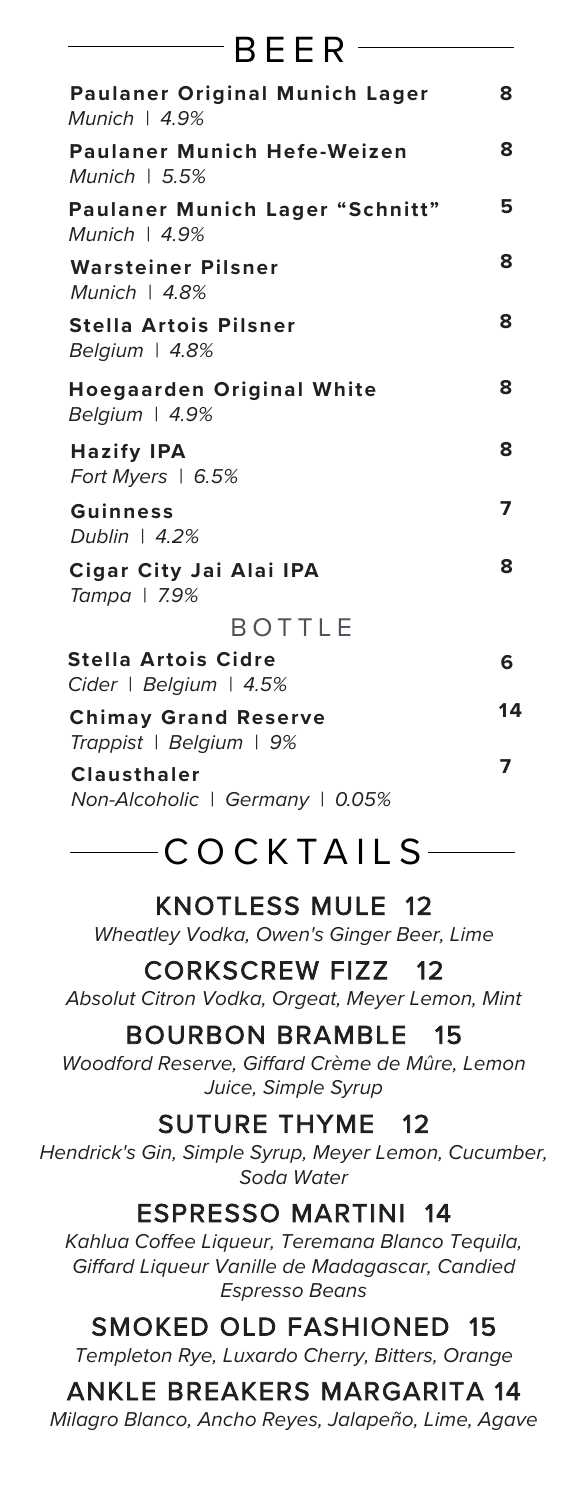| WINE                                                                         |         |  |
|------------------------------------------------------------------------------|---------|--|
| <b>Moet &amp; Chandon Imperial Brut Split</b><br>Champagne, France           | 16      |  |
| <b>Nicolas Feuillatte Reserve Split</b><br>Champagne, France                 | 13      |  |
| <b>Louis Perdrier Brut</b><br>Champagne, France                              | 10/38   |  |
| <b>Pinot Grigio, Bollini</b><br>Dolomite Mountains, italy                    | 9/36    |  |
| <b>Pinot Blanc, Pierre Sparr</b><br>Alsace, France                           | 9/36    |  |
| <b>Sauvignon Blanc, Round Pond</b><br>Napa Valley, California                | 10/38   |  |
| <b>Sauvignon Blanc, Squealing Pig</b><br>Marlborough, New Zealand            | 11 / 41 |  |
| <b>Riesling, Thomas Schnitt</b><br>Mosel, Germany                            | 9/36    |  |
| <b>Chardonnay, Benziger</b><br>Sonoma County, California                     | 12/36   |  |
| Chardonnay, ZD<br>Napa Valley, California                                    | 15/51   |  |
| Rosé, Cloud Chaser<br>Côtes de Provence, France                              | 14/42   |  |
| <b>Chablis, Joseph Drouhin</b><br><b>Burgundy, France</b>                    | 17/64   |  |
| Pinot Noir, 10 Span<br>Central Coast, California                             | 9 / 36  |  |
| <b>Pinot Noir, Chemistry</b><br>Willamette Valley, Oregon                    | 12/42   |  |
| <b>Cabernet Sauvignon, J. Lohr Hilltop</b><br>Paso Robles, California        | 17/54   |  |
| <b>Cabernet Sauvignon, Austin Hope</b><br>Paso Robles, California            | 69      |  |
| <b>Cabernet Sauvignon, Bonanza by Caymus</b><br>Caymus Vineyards, California | 10/36   |  |
| Red Blend, Blackboard by Matthews<br>Columbia Valley, Washington State       | 13/49   |  |
| Bordeaux, Château Saint-Andre Corbin                                         | 15/51   |  |

Saint-Georges-Saint-Emilion*, France*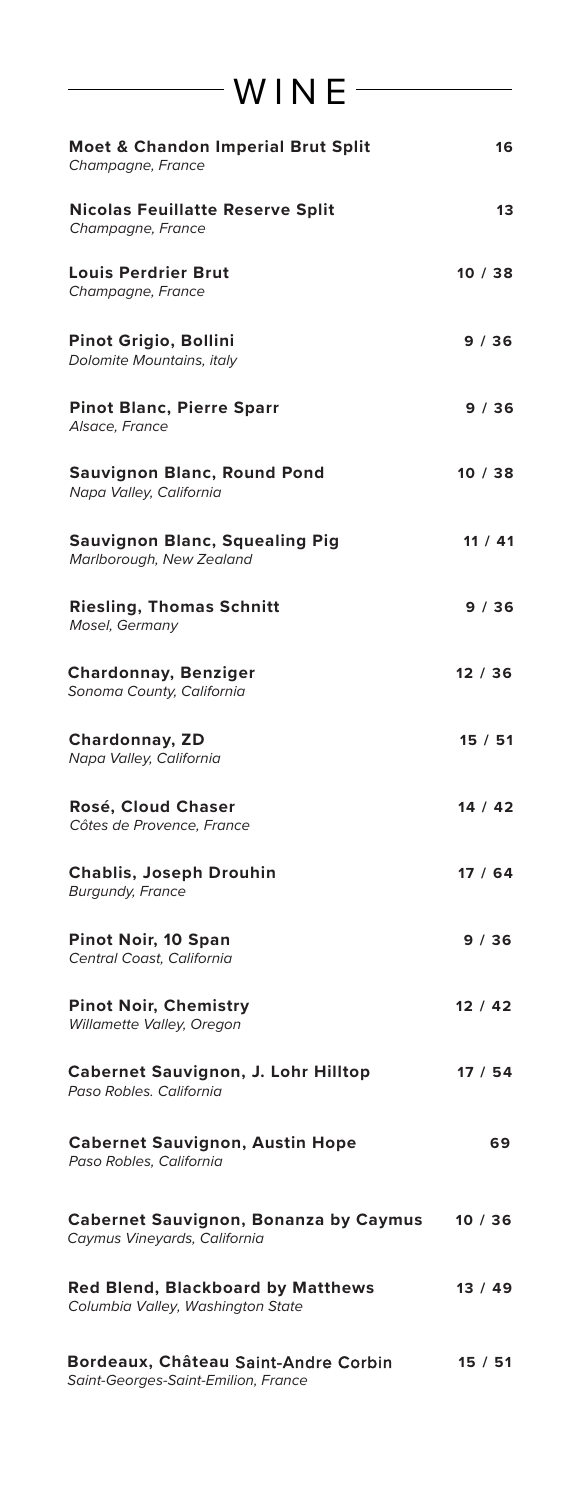| $\longrightarrow$ APPETIZERS                                                                                                      |    |
|-----------------------------------------------------------------------------------------------------------------------------------|----|
| <b>LUMP CRAB FONDUE</b><br>garlic and herbs, old bay cracker crust                                                                | 13 |
| <b>CHARCUTERIE &amp; CHEESE</b><br>curated selection of european cheeses & meats<br>served with seasonal accompaniments           | 16 |
| <b>CHICKEN AREPA</b><br>shredded cabbage, avocado crema                                                                           | 12 |
| <b>BIKINI PANINI</b><br>serrano ham, manchego, fontina, truffles,<br>portobello mushrooms                                         | 13 |
| <b>LOLLIPOP WINGS</b><br>choice of island jerk spice, dry house made bbq spice, or classic<br>buffalo, house blue cheese dressing | 13 |
| <b>JUMBO SHRIMP COCKTAIL</b><br>mignonette, cocktail sauce, crackers                                                              | 12 |
| <b>SEASONAL OYSTERS</b><br>based on availability                                                                                  | 18 |
| $\fbox{SMALL PLATES}$                                                                                                             |    |
| <b>PAPPARDELLE AND GULF SHRIMP</b><br>gulf shrimp, wilted spinach, tomato broth                                                   | 16 |
| <b>PAN SEARED SEA BASS</b><br>smashed fingerling potato, Mediterranean relish                                                     | 18 |
| <b>MEDITERRANEAN PITA</b><br>Black Angus NY Strip, marinated feta, tomato, pickled onion,<br>cucumber yogurt sauce                | 16 |
| PETITE FILET MIGNON<br>5oz, pomme frits, wild mushroom, heirloom ragout                                                           | 18 |
| SPAGHETTI AGLIO E OLIO<br>roasted garlic, extra virgin olive oil, basil                                                           | 12 |
| <b>CHEF'S GOURMET MEATBALL</b><br>5oz, slow-braised lamb, veal, and pork served with tomato confit                                | 10 |
| $-$ ENTRÉE PLATES $-$                                                                                                             |    |
| <b>GRILLED FAROE ISLAND SALMON</b><br>gnocchi, blistered tomato, citrus compound butter                                           | 27 |
| <b>BLACK ANGUS NEW YORK STRIP</b><br>12oz, grilled asparagus, potato croquettes, green peppercorn<br>demi-glace                   | 30 |
| <b>MACARONI &amp; CHEESE</b><br>cavatappi, five cheese blend<br>add gulf shrimp 8, grilled chicken 10, or lobster MP              | 10 |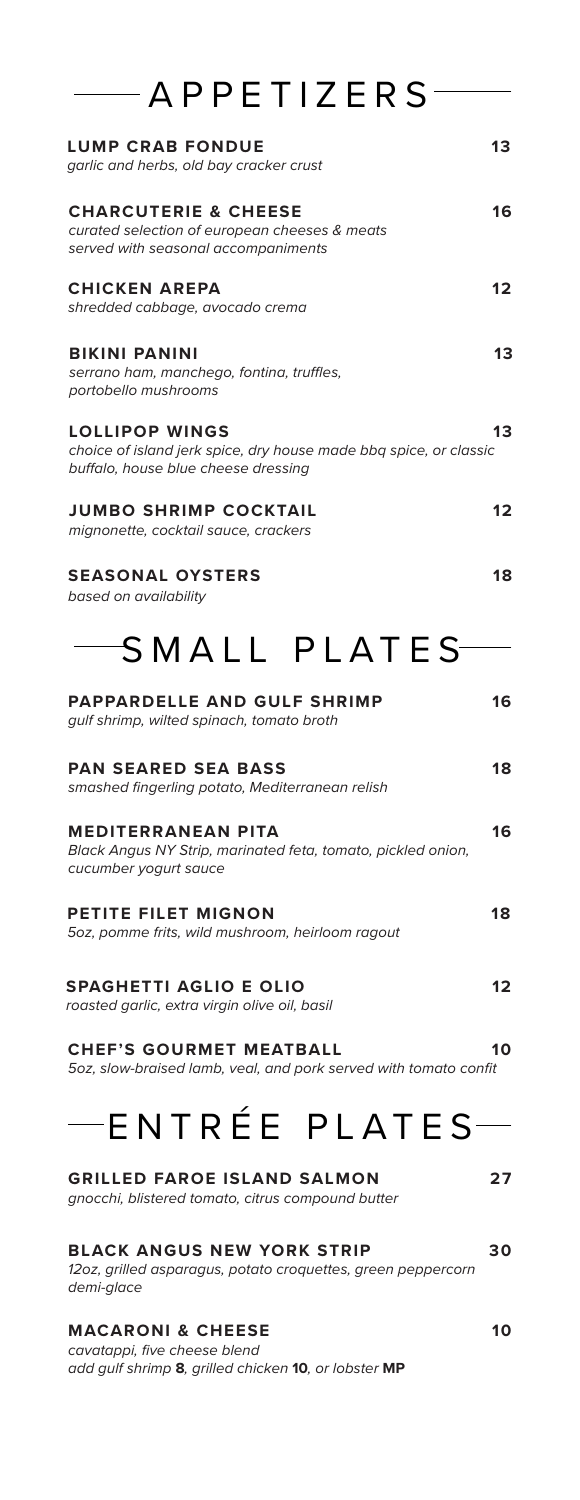| -SALADS                                                                                                                |          |
|------------------------------------------------------------------------------------------------------------------------|----------|
| PICKLED BEET & GOAT CHEESE<br>baby kale, spinach, pork belly, shaved fennel, charred orange<br>vinaigrette             | 12       |
| <b>HOUSE SALAD</b><br>farm greens, heirloom tomato, cucumber, carrots,<br>breakfast radish, cabernet vinaigrette       | 13       |
| <b>CAESAR SALAD</b><br>romaine hearts, anchovy, croutons, shaved parmesan, classic<br>caesar dressing                  | 13       |
| ITALIAN BURRATA SALAD<br>microgreens, hazelnut basil pesto, sherry vinaigrette                                         | 14       |
| <b>GINGER SALAD</b><br>romaine, cucumber, carrots, avocado, fresh ginger dressing                                      | 10       |
| <b>CHOPPED SALAD</b><br>baby greens, arugula, asparagus, broccolini, scallions,<br>gorgonzola, creamy herb vinaigrette | 14       |
| <b>SALAD ENHANCEMENTS</b><br>chicken breast                                                                            | 6        |
| qulf shrimp                                                                                                            | 8        |
| gulf grouper<br>sea bass                                                                                               | 10<br>16 |
| salmon                                                                                                                 | 10       |
| $-HANDHELDS$                                                                                                           |          |
| <b>CHICKEN SORRENTO</b><br>crispy chicken, prosciutto, fontina cheese, balsamic onion,<br>kaiser roll                  | 16       |
| <b>FILET MIGNON SANDWICH</b><br>pressed, caramelized onions, gruyere cheese                                            | 18       |
| <b>BBQ PULLED PORK</b><br>house-cured pickles, coleslaw, kaiser roll                                                   | 16       |
| <b>GROUPER TACOS</b><br>flour tortillas, quacamole, pico de gallo, shredded cabbage, lemon<br>aioli                    | 18       |
| <b>INNOVATION BURGER</b><br>signature blend, aged cheddar, tomato jam, brioche bun<br>add applewood smoked bacon 3     | 16       |
| $-$ PIZZA                                                                                                              |          |
| NY-STYLE, HAND-TOSSED<br>substitute gluten-free crust 2 substitute vegan cheese 3                                      |          |
| <b>WILD MUSHROOM</b><br>San Marzano tomato, rosemary, mozzarella cheese                                                | 17       |
| <b>SAUSAGE AND PEPPERONCINI</b><br>caramelized onions, heirloom tomato, mozzarella                                     | 18       |
| <b>PEPPERONI</b><br>San Marzano tomato, fresh mozzarella                                                               | 17       |
| <b>MARGHERITA</b><br>san marzano tomato, fresh mozzarella, basil, garlic, olive oil                                    | 16       |
| <b>FOUR CHEESE</b><br>white pie with mozzarella, fontina, romano, garlic,<br>extra virgin olive oil                    | 16       |

*Consuming raw or undercooked meats, eggs, seafood, and shellfish may increase your risk for foodborne illness.*